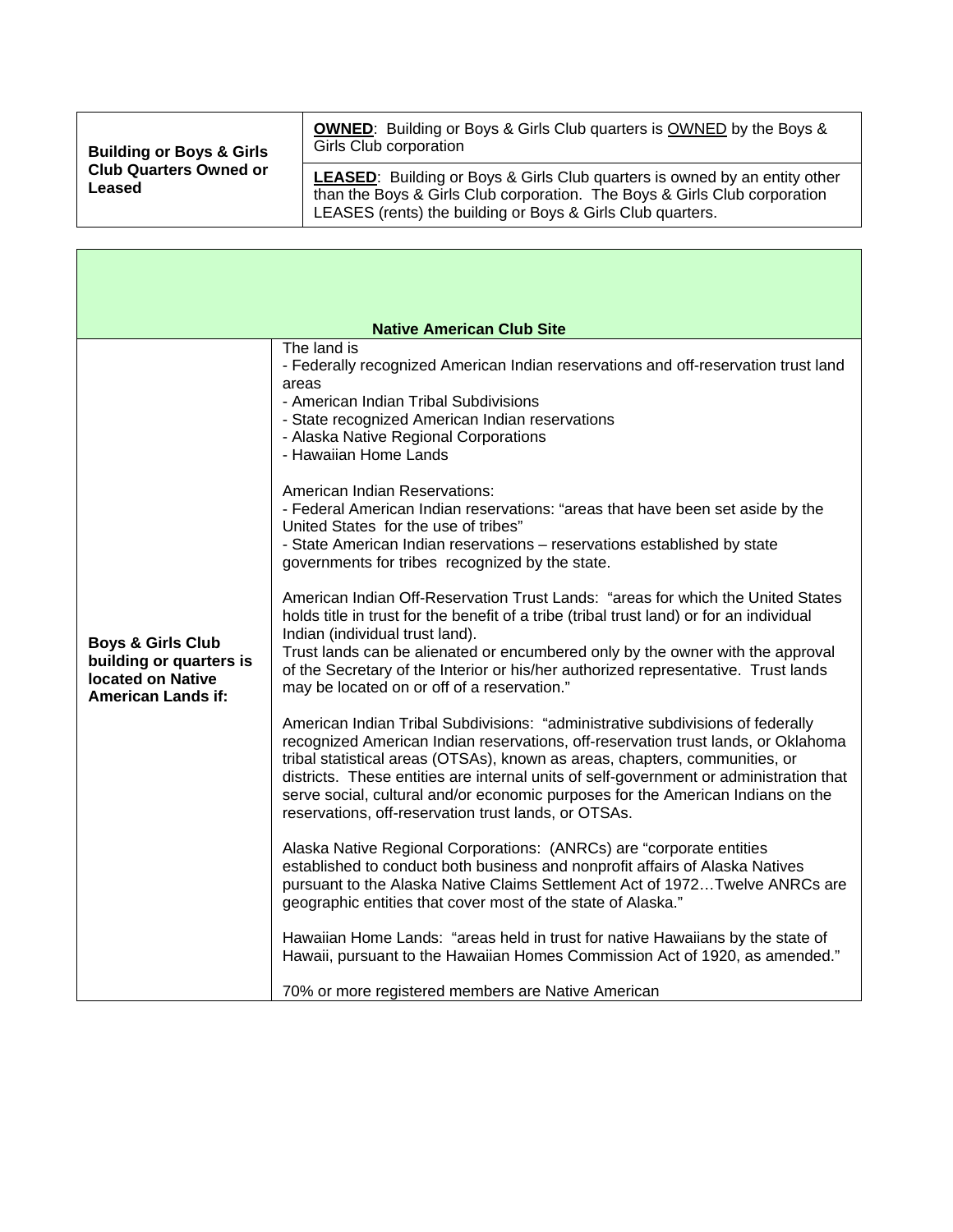| <b>Club Site Service Locations</b>                |                                                                                                                                                                                          |  |
|---------------------------------------------------|------------------------------------------------------------------------------------------------------------------------------------------------------------------------------------------|--|
| <b>Service Location</b>                           | <b>Definition</b>                                                                                                                                                                        |  |
| <b>City/Community</b><br><b>Recreation Center</b> | Boys & Girls Club quarters is located in a building that is owned, managed and/or<br>administered by the local municipality.                                                             |  |
| <b>College/University</b><br><b>Building</b>      | Boys & Girls Club quarters is located in a building on a college/university campus.                                                                                                      |  |
| <b>Detention Center</b>                           | Boys & Girls Club quarters is located in a building that is operated by a law<br>enforcement agency.                                                                                     |  |
| <b>Faith-Based Building</b>                       | Boys & Girls Club quarters is located in a building that is a church, synagogue,<br>temple or building owned/operated by Silesians or Catholic Social Services.                          |  |
| <b>GIRLS Inc. Building</b>                        | Boys & Girls Club quarters is located in a building operated by GIRLS Inc.                                                                                                               |  |
| <b>Group Home</b>                                 | Boys & Girls Club quarters is located in a building supervised by paid staff who<br>provide housing and support services to special needs youth over a 3 to 9 month<br>interval.         |  |
| <b>Homeless Shelter</b>                           | Boys & Girls Club quarters is located in a building that is a supervised publicly or<br>privately operated shelter providing temporary living accommodations for<br>homeless persons.    |  |
| <b>Police Athletic League</b><br><b>Building</b>  | Boys & Girls Club quarters is located in a building operated by a Police Athletic<br>League                                                                                              |  |
| <b>Public Housing</b><br><b>Building</b>          | Boys & Girls Club quarters is located in a building located in a public housing<br>community - a housing development that is publicly funded and administered for<br>low-income families |  |
| <b>Salvation Army</b><br><b>Building</b>          | Boys & Girls Club quarters is located in a building operated by a Salvation Army<br>organization.                                                                                        |  |
| <b>Shopping Mall</b>                              | Boys & Girls Club quarters is located in a shopping mall.                                                                                                                                |  |
| <b>YMCA</b>                                       | Boys & Girls Club quarters is located in a building operated by the YMCA                                                                                                                 |  |
| <b>YWCA</b>                                       | Boys & Girls Club quarters is located in a building operated by the YWCA                                                                                                                 |  |
| Day Care Center                                   | Boys & Girls Club quarters is located in a Day Care Center                                                                                                                               |  |

| <b>Public School</b>                                                                                                   | Boys & Girls Club quarters is located in a Public School - a school that is tax-<br>supported and controlled by a local government authority                                                                                                                                                   |
|------------------------------------------------------------------------------------------------------------------------|------------------------------------------------------------------------------------------------------------------------------------------------------------------------------------------------------------------------------------------------------------------------------------------------|
| <b>Charter School</b>                                                                                                  | Boys & Girls Club quarters is located in a Charter School - a publicly funded school<br>that is typically governed by a group or organization under a legislative contract or<br>charter with the state; the charter exempts the school from selected state or local<br>rules and regulations. |
| <b>Private School</b>                                                                                                  | Boys & Girls Club quarters is located in a Private School - a school that is not<br>supported primarily by public funds.                                                                                                                                                                       |
|                                                                                                                        |                                                                                                                                                                                                                                                                                                |
| The following definitions cover traditional public schools. Private schools often have a non-traditional<br>structure. |                                                                                                                                                                                                                                                                                                |
| <b>Elementary School</b>                                                                                               | Boys & Girls Club quarters is located in an Elementary School - a school that<br>typically serves grades K - 5, although grades served vary by school district.                                                                                                                                |